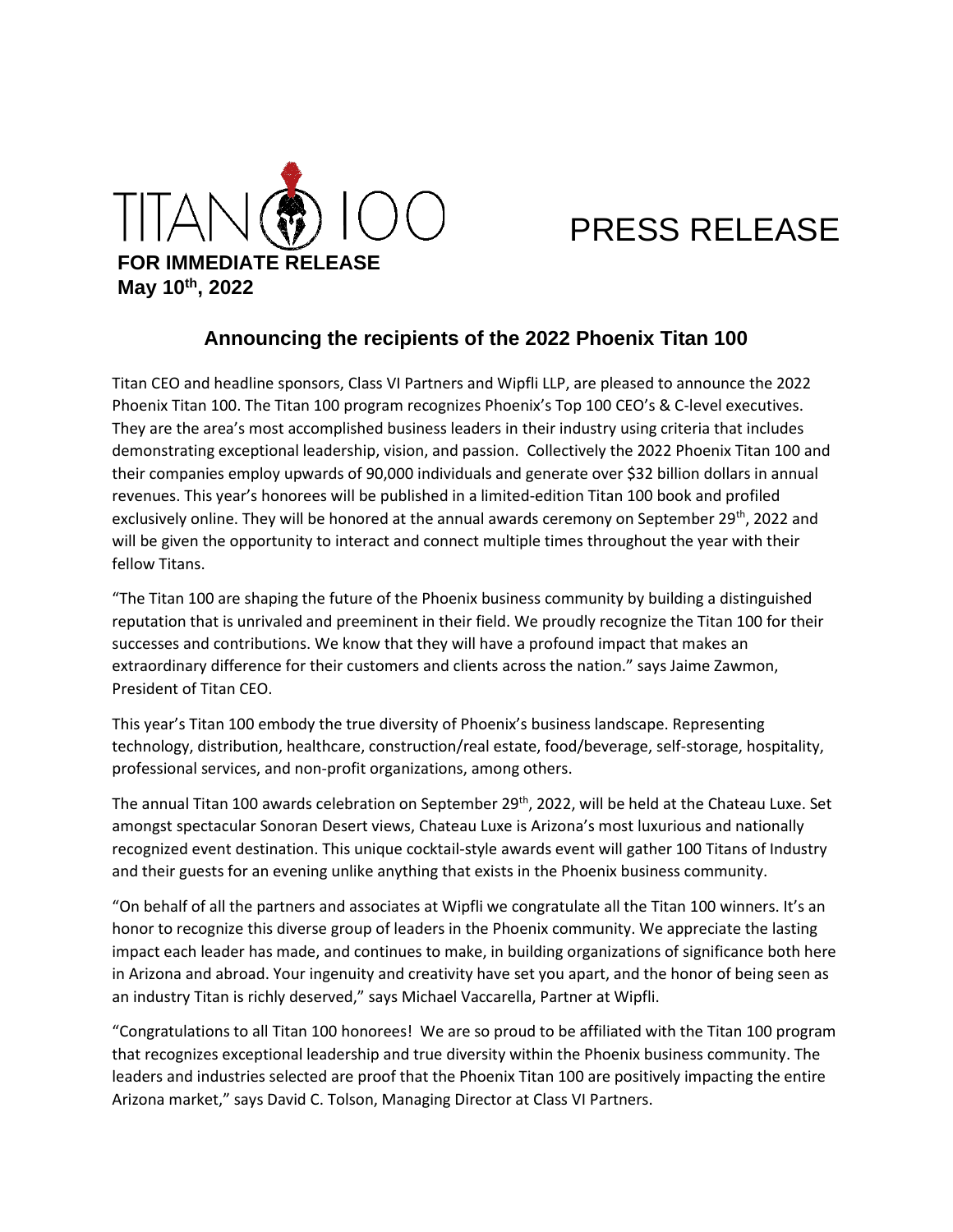

Aaron Bare One Million Exponential Leaders

Alexi Venneri Digital Air Strike

Allison DeVane Teaspressa

Dr. Amy Serin Serin Center

Andrew Kaufman Worldwide Jet Charter, Inc.

Angela Harrolle The 100 Club of Arizona

Angela Hughey ONE Community

Angela Olea, RN, CFE Assisted Living Locators

Ashley Bowers HomeSmart Holdings

Audrey Monell Forrest Anderson Plumbing and Air Conditioning Inc.

Ben Ostro Chateau Luxe

Bill Goodwin MeMD, A Walmart Health Company

Brad Leavitt AFT Construction

Brad Malin Companion CBD

Brent Orsuga Pinnacle Growth Advisors

Bret A. Larsen eVisit, Inc.

Dr. Cara Christ Blue Cross Blue Shield of Arizona

Chad J. Verdaglio Sawyer Aviation

Charity Russell Pinal Gila Child Community Services

Chris Ronzio Trainual

Chuck Vermillion AccountabilIT

Cyntoni Miller Black On The Job

Dan Gerelick Bluum

Daniel A. Openden Southwest Autism Research & Resource Center

Danny Estavillo RevUnit

Darcy Olsen Gen Justice

Dave Alexander Caljet of America, LLC

David Adame Chicanos Por La Causa

David DeLorenzo Bar and Restaurant Insurance

David Jemmett Cerberus Cyber Sentinel Corporation

Deborah Medina-Gach Senor Rio Tequila

Derek Lundsten LifeGuides

Doug Reader Arizona Nutritional Supplements

E. John Banquil, Jr. Ling & Louie's Restaurants Elizabeth M. Shabaker, CFP, CDC Versant Capital Management, Inc.

Fred Wagenhals AMMO, Inc.

Geri Wright Arizona Theatre Company

Greg Hague 72SOLD

Dr. Heidi Jannenga WebPT

James Bates AdviNOW Medical

James W Tomes Telgian Holdings, Inc.

Jay Barbour V. I. P. Mortgage, Inc.

Jenny Poon HUUB by CO+HOOTS

Jeremiah Foster Resolute

Jerry Rutter MindWire

Jessica Lopez U-Haul International, Inc.

Jessica Stellwagen Bodify- A CoolSculpting Boutique

Joel E. Barthelemy GlobalMed

Joshua Simon SimonCRE

Juan J. Vega Women's Health Arizona

Julie King Harmon Electric, Inc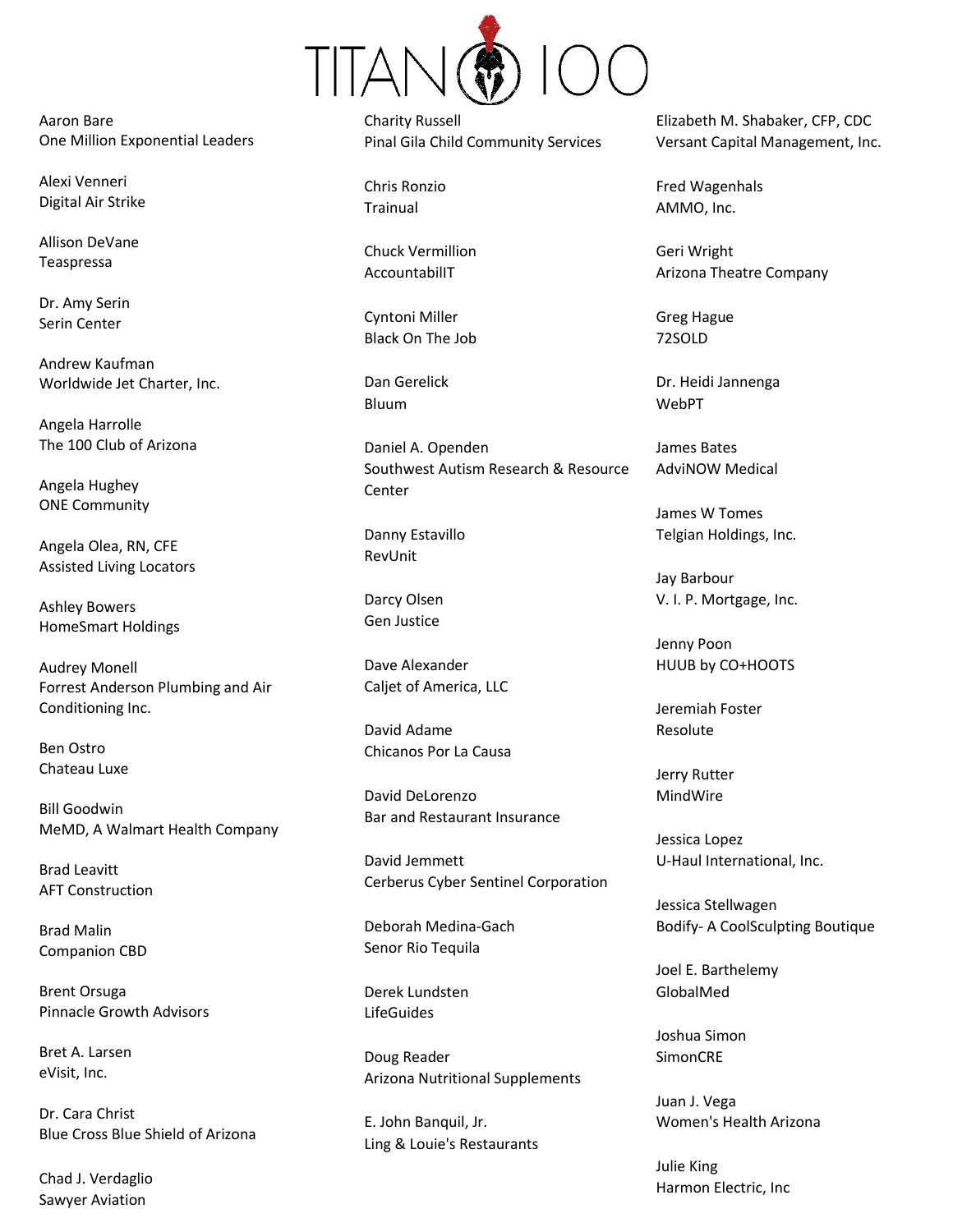

Kim Despres Circle the City

Kim Marie Branch-Pettid LeTip International, Inc.

Lilach Mazor Power Mazor Collective

Lisa Lund Lund Mortgage Team, Inc.

Mark Hartman City of Phoenix

Mark Plitzuweit Edkey® Inc.

Matt Walsh Blue Signal

Matt Widdows HomeSmart Holdings

Matthew Likens GT Medical Technologies, Inc.

Melissa Holdaway Arizona Charter Academy

Micah Kinsler MiCamp Solutions

Michael Coghlan BrightFi Inc.

Michael Popovich STChealth LLC

Michael Spangenberg State Forty Eight

Michelle Wolett Once Upon a Book Club

Mike Stafford LGE/Creation

Monica Villalobos Arizona Hispanic Chamber of Commerce

Nancy Langer Transact

Nava Singam Kind Hospitality

Pedro Cons Adelante Healthcare

Phil Gallagher Avnet, Inc.

Raul Molina Mint Cannabis

Ricardo Carlo Associated Minority Contractors of Arizona

Sean Moshir CellTrust Corporation

Sebastien D. Reyes U-Haul International

Sharon Harper Plaza Companies

Shawn Marie Pearson Zion Institute

Simer Mayo Valor Global

Skyler Badenoch Hope for Haiti

Sonnie Linebarger Bristol Hospice

Stephanie Kinsey Total Networks

Stephanie Riel RielDeal Marketing Dr. Sukhi Ghuman Octavian Security Americas LLC

Susan Cordts Catalytic Health Partners

Susan Smederovac-Wilcox The Herb Box Restaurants and Events

Tanya Wilson Priority Pumping

Teniqua Broughton VerveSimone Consulting

Thad West Isos Technology

Tom Riggs MindWire

Tomás León Equality Health Foundation

Tommy Mello A1 Garage Door Service

Trent Blain Arizona Advanced Surgery, LLC

Trisheana Barzar Hunter Moving Mountains Coaching LLC

Troy Swope Footprint

Vahan V. Oganesyan Billet Health

Victor Goldman GoldBook Financial

Wendy J Greenland **Openforce** 

Dr. Will Moreland Moreland Training and Associates

Xavier A. Gutierrez Arizona Coyotes